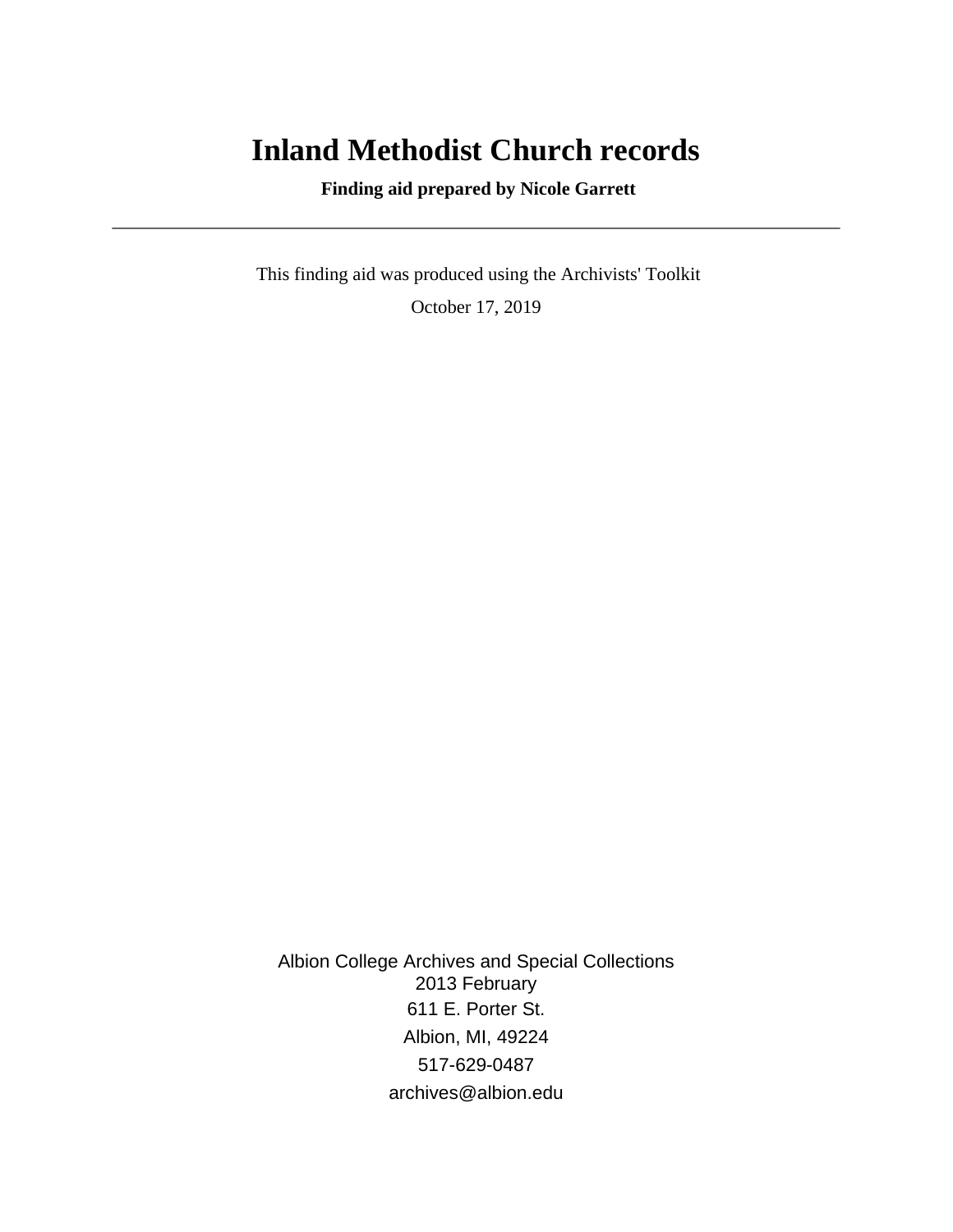# **Table of Contents**

 $\overline{\phantom{a}}$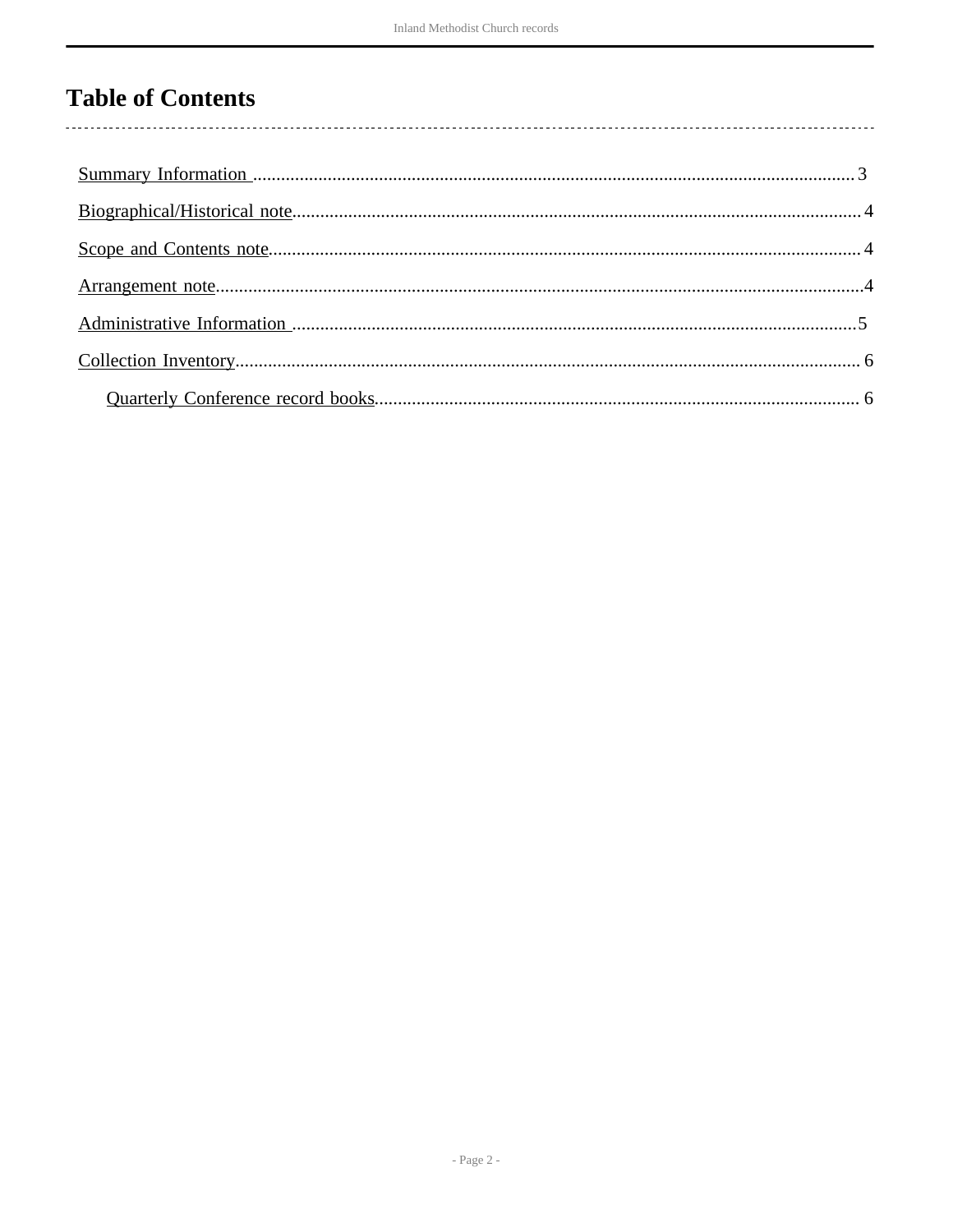## <span id="page-2-0"></span>**Summary Information**

 $\overline{a}$ 

| <b>Repository</b> | Albion College Archives and Special Collections |
|-------------------|-------------------------------------------------|
| <b>Title</b>      | <b>Inland Methodist Church records</b>          |
| Date [inclusive]  | 1888-1906, 1918-1924, 1942-1946                 |
| <b>Extent</b>     | 0.5 Linear feet 1 box                           |
| Language          | English                                         |
| Language          | The material is in English.                     |

### **Preferred Citation**

[Item], [Folder], [Box], [Collection Number and Title], Archives and Special Collections,Stockwell-Mudd Library, Albion College. Albion, MI.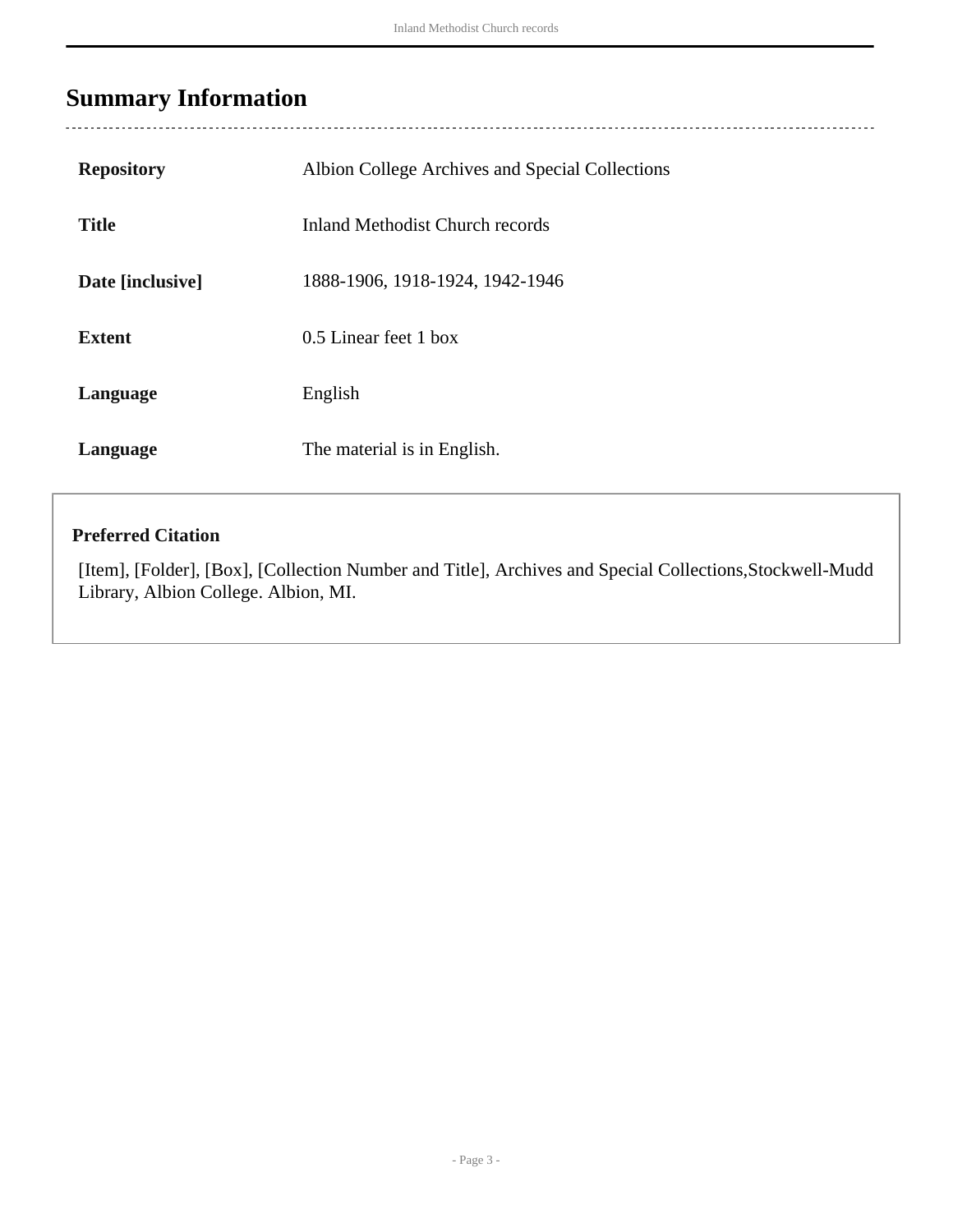## <span id="page-3-0"></span>**Biographical/Historical note**

The **Bendon, Inland, and Almira churches** were part of the **Grand Traverse District** of the United Methodist Church West Michigan Conference. The Inland Church is first mentioned in the Michigan Conference Minutes of 1868. Bendon closed circa 1957-1958 and Inland closed on 1968 October 27.

Inland's first sermon was preached by Rev. L.W. Calkins in 1863. Church services were first held in the Luman Case estate. Church services were later moved to the log school house and the town hall after it was built by the Good Templar and Grange. Later, Mrs. May Gardner donated \$500 to start construction of a church building. The windows at the church were built in memory of her gift. The parsonage at Inland started in 1891 and the parsonage deed was signed on 1892 January 6. The church building was finished and dedicated in 1900 and the church deed was received on 1904 March 11. The church was rededicated on 1964 April 5 along with some remodeling of the building, which included a new ceiling, lights, and paint.

List of ministers by year:

1866-Lysandon Kenny, Rev. Jesse W. Jennings, Rev. G.W. Yonker 1867-Rev. J.J. Ulrich 1899-Rev. W.M.D. Riggs 1901-Rev. C.N. Babock 1902-Rev. G.W. Bennett 1903-Rev. L.L. Mashon 1905-Rev. E.M. Koons 1906-Rev. W.T. Hilk, Rev. E.W. Wood 1908-Rev. John Priestly 1909-Rev. James Turner 1910- Rev. Wesley Stanton 1911-Rev. William Jones 1912-Rev. E.M. Huff 1913-Rev. E.M. Koons 1914-Rev. G.L. Thompson 1915-Rev. E.E. Ford 1916-Rev. G.L. Rogan 1917-Rev. Roscoe Smith 1918-Rev. Ulrich Shepard 1919-Rev. C.N. Babcock, Rev. G.H. G? 1922-Rev. M.L. G? 1923-Rev. C.N. Babcock 1924-Rev. R.E. Gault 1925-Rev. E.F. Vane 1926-Rev. C.W. Miller 1927-Rev. Millard Butler 1928-Rev. J.J. Culp 1929-Rev. Orville Chance 1932-Rev. W.W. Weaver 1933-Rev. Joseph Coles 1936-Rev. E.E. Clark 1941- Rev. Baker 1946-Rev. George Tenant 1950-Rev. ? 1951-Rev. Philip Jaquish 1957-Rev. ? Vandelin 1959- Rev. Viola Norman 1962-Rev. Esther Cox 1963-Rev. Marion Nye 1966-Rev. Carter Miller

### <span id="page-3-1"></span>**Scope and Contents note**

The **Inland Methodist Church records** include Quarterly Conference records, church records, Sunday School records, and a financial ledger. The Quarterly Conference records include Almira, Bendon, and Inland charges. The material dates from 1888-1968 with a gap between 1924 and 1944.

### <span id="page-3-2"></span>**Arrangement note**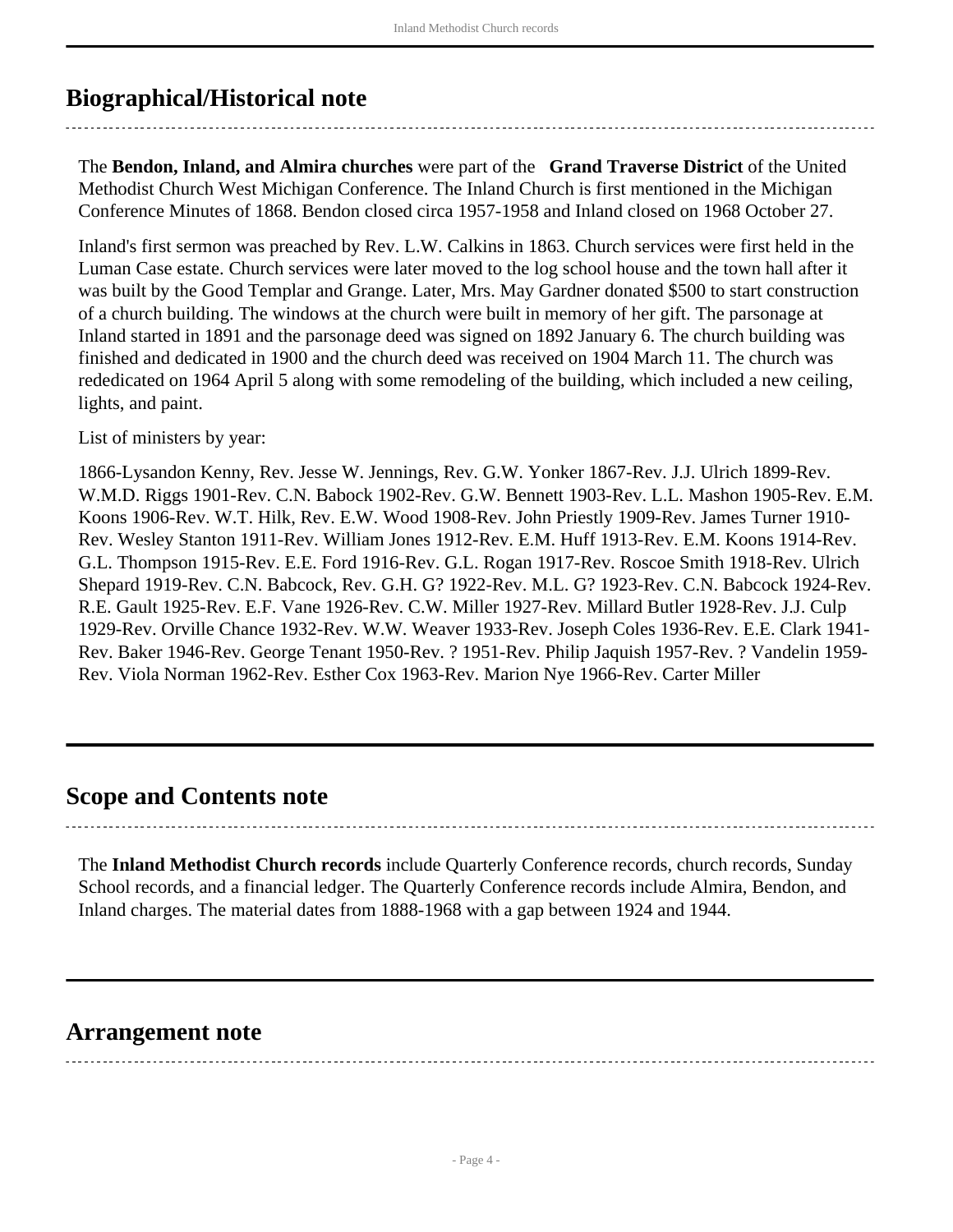The collection is arranged into the following series:

Series 1: Quarterly Conferenc record books Series 2: Church record book Series 3: Sunday School records Series 4: Financial ledger

### <span id="page-4-0"></span>**Administrative Information**

#### **Publication Information**

Albion College Archives and Special Collections 2013 February

#### **Conditions Governing Access**

This collection is open for research.

#### **Rights**

The literary rights to this collection are assumed to rest with the person(s) responsible for the production of the particular items within the collection, or with their heirs or assigns. Researchers bear full legal responsibility for acquisition to publish from any part of said collection per Title 17, United States Code. The Albion College Archives and Special Collections Department may reserve the right to intervene as intermediary at its own discretion.

#### **Immediate Source of Acquisition note**

Source of aquisition unknown.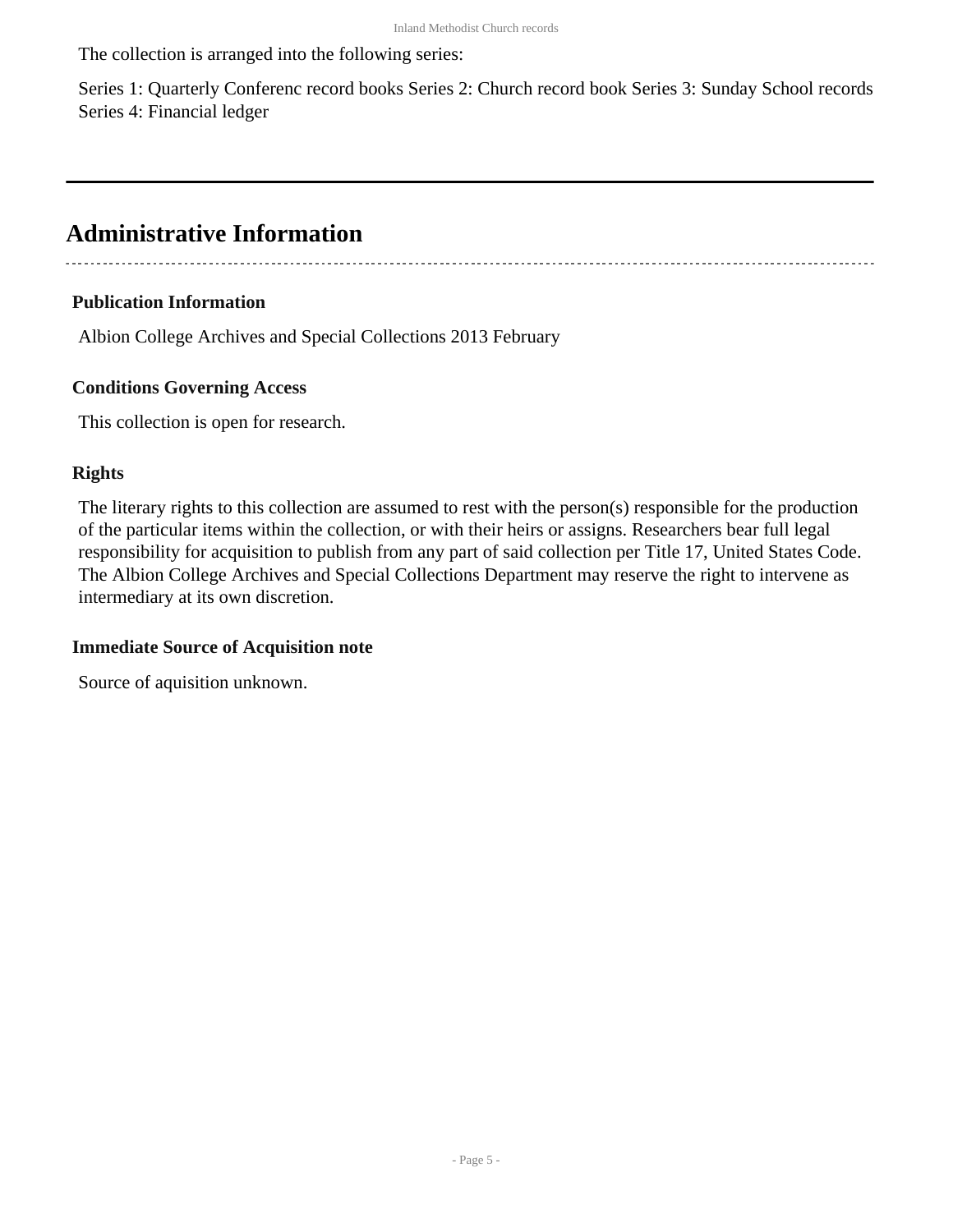# <span id="page-5-0"></span>**Collection Inventory**

<span id="page-5-1"></span>

| <b>Quarterly Conference record books</b>            |              |                |  |
|-----------------------------------------------------|--------------|----------------|--|
|                                                     | <b>Box</b>   | Folder         |  |
| 1888-1892                                           | $\mathbf{1}$ | $1\,$          |  |
| 1892-1896                                           | $\mathbf 1$  | $\overline{2}$ |  |
| 1897-1900                                           | $\mathbf{1}$ | $\overline{3}$ |  |
| 1900-1903                                           | $\mathbf{1}$ | $\overline{4}$ |  |
| 1903-1906                                           | $1\,$        | 5              |  |
| 1918-1920                                           | $\mathbf{1}$ | $6\,$          |  |
| 1920-1924                                           | $\mathbf{1}$ | $\overline{7}$ |  |
| Quarterly Conference records and reciepts 1919-1924 | $\mathbf{1}$ | 8              |  |
|                                                     |              | <b>Volume</b>  |  |
| Record Book 1933-1967                               |              | $\mathbf 1$    |  |
| <b>Sunday School records</b>                        |              |                |  |